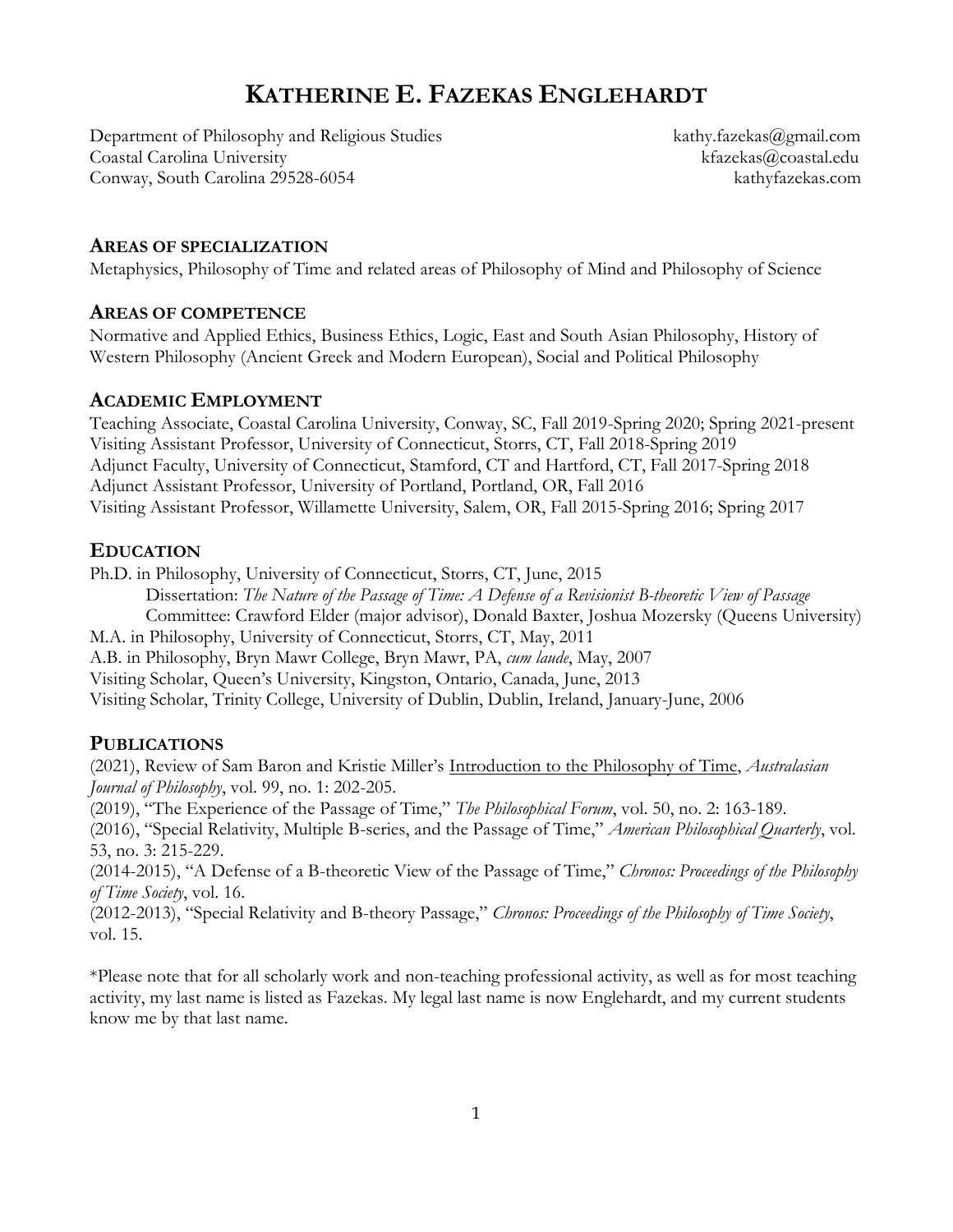### **PRESENTATIONS**

"The Functional Role of the Concept of Time"

■ South Carolina Society for Philosophy Joint Meeting with the North Carolina Philosophical Society, Asheville, NC, March 27-28, 2020

"The Experience of the Passage of Time"

- Society for Exact Philosophy, 46th Annual Meeting, Storrs, CT, May 19, 2018
- International Association for the Philosophy of Time, Third Annual Meeting, Winston-Salem, NC, June 9, 2016
- American Philosophical Association, Eastern Division Meeting, Philadelphia, PA, December 28, 2014

"A Defense of a B-theoretic View of the Passage of Time"

▪ Philosophy of Time Society, American Philosophical Association, Central Division Meeting, St. Louis, MO, February 19, 2015

"Special Relativity, Multiple B-series and the Passage of Time"

- American Philosophical Association, Pacific Division Meeting, San Diego, CA, April 19, 2014
- Duquesne University Graduate Conference on The Philosophy of Time, Pittsburgh, PA, February 22, 2014
- **•** Philosophy of Time Society, American Philosophical Association, Central Division Meeting, New Orleans, LA, February 21, 2013

"Death, Disappearance, and the Philosophy of Time"

■ CUNY Interdisciplinary Graduate Conference: Disappearance: Spatial and Temporal Horizons, New York, NY, November 7, 2013

# **COMMENTS**

- On Gerardo Viera's "Duration experiences and their temporal structure," Philosophy of Time Society, APA Eastern Division Meeting, Philadelphia, PA, December 29, 2014
- On Simon Prosser's "Experiencing Rates and Durations," Gargnano Philosophy of Time Conference, Gargnano, Italy, May 12, 2014
- On Dimitria Gatzia's and Berit Brogaard's "Time and Time Perception," Gargnano Philosophy of Time Conference, Gargnano, Italy, May 12, 2014
- On Anthony Adrian's "Of Time's Dependence on Change," Philosophy of Time Society, APA Eastern Division Meeting, Baltimore, MD, December 30, 2013
- On Matt Leonard's "Mirror Realism," Yale/UConn Graduate Conference, New Haven, CT, April 28, 2012

# **RESEARCH AWARDS**

Travel Award, International Association for the Philosophy of Time, 2016 Graduate Student Stipend, American Philosophical Association, Eastern Division, 2014 Graduate Student Stipend, American Philosophical Association, Pacific Division, 2014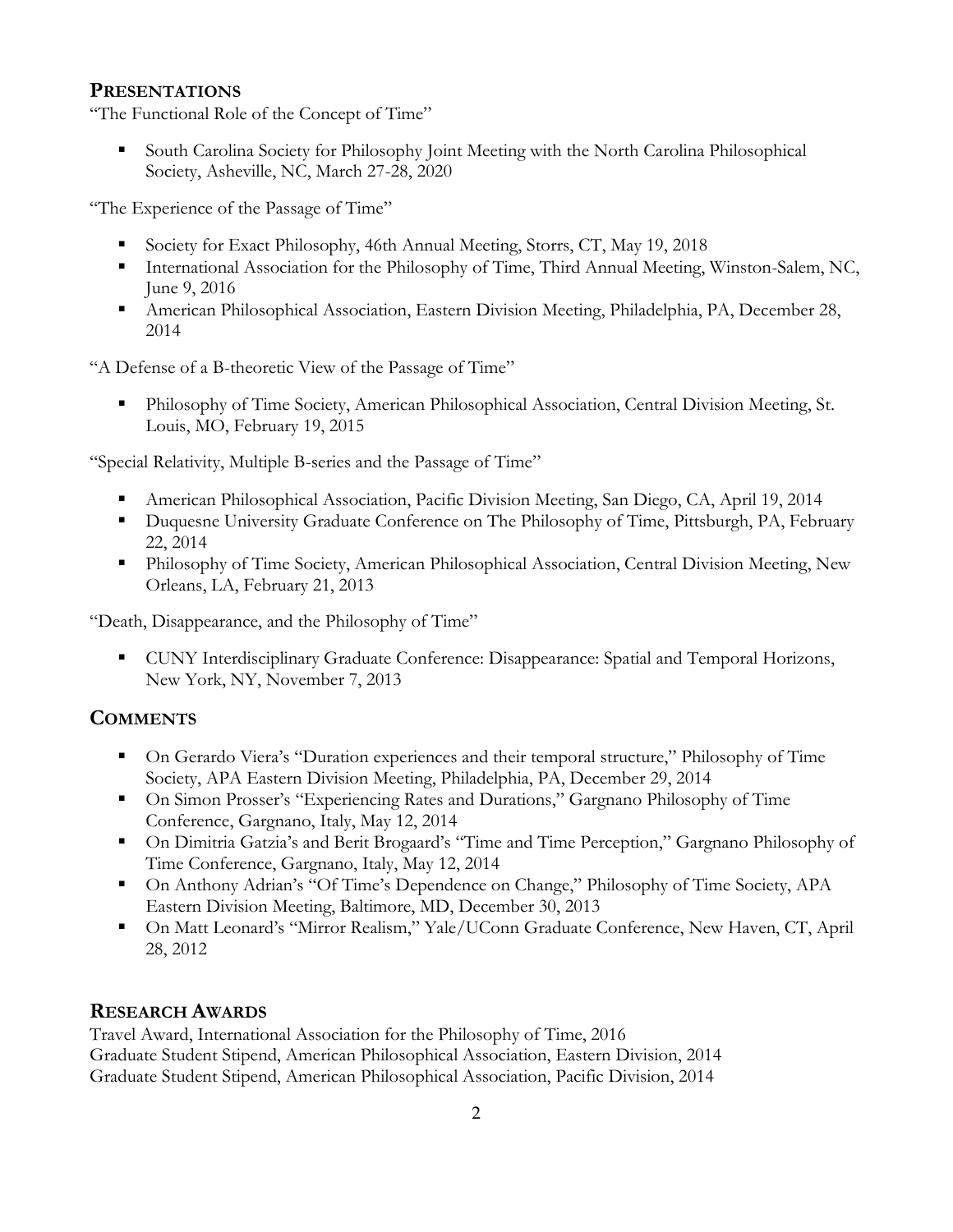Research Travel Fellowship, University of Connecticut Philosophy Department, 2013 Jerome A. Shaffer Fellowship, University of Connecticut Philosophy Department, 2013 Doctoral Dissertation Fellowship, University of Connecticut Graduate School, 2013

# **TEACHING EXPERIENCE**

### **AS INSTRUCTOR OF RECORD**

Coastal Carolina University

- Philosophy 101: Introduction to Philosophy (5 times)
- Philosophy 102: Introduction to Ethics (2 times)
- Philosophy 110: Introduction to Logic (6 times)
- Philosophy 318: Business Ethics (6 times)

University of Connecticut

- Philosophy 1104: Philosophy and Social Ethics (22 times)
- Philosophy 1106: Non-Western and Comparative Philosophy (5 times)
- Philosophy 3220W: Philosophical Foundations of Human Rights [writing intensive] (1 time)
- Philosophy 2210W: Metaphysics [writing intensive] (1 time)

Willamette University

- Philosophy 110: Problems in Philosophy (4 times)
- Philosophy 252: Metaphysics—Survey (1 time)
- Philosophy 252: Metaphysics—Special focus on Philosophy of Time (1 time)
- Philosophy 388: Special Topics—Identity, Time, and Death (1 time)
- Philosophy 498W: Philosophy Capstone (Senior Thesis)

University of Portland

■ Philosophy 220: Ethics (2 times)

### **AS TEACHING ASSISTANT**

University of Connecticut, Fall 2009-Spring 2011

- Philosophy 1101: Problems of Philosophy, for Paul Bloomfield (4 sections)
- Philosophy 1107: Philosophy and Gender, for Serena Parekh (4 sections)
- Philosophy 1104: Philosophy and Social Ethics, for Paul Bloomfield (9 sections, including one online course)

# **TEACHING AWARDS**

Provost's Commendation for Teaching Excellence, University of Connecticut, Spring 2019 Provost's Commendation for Teaching Excellence, University of Connecticut, Fall 2018 Provost's Commendation for Teaching Excellence, University of Connecticut, Spring 2018 Provost's Commendation for Teaching Excellence, University of Connecticut, Fall 2017 Provost's Commendation for Teaching Excellence, University of Connecticut, Spring 2015